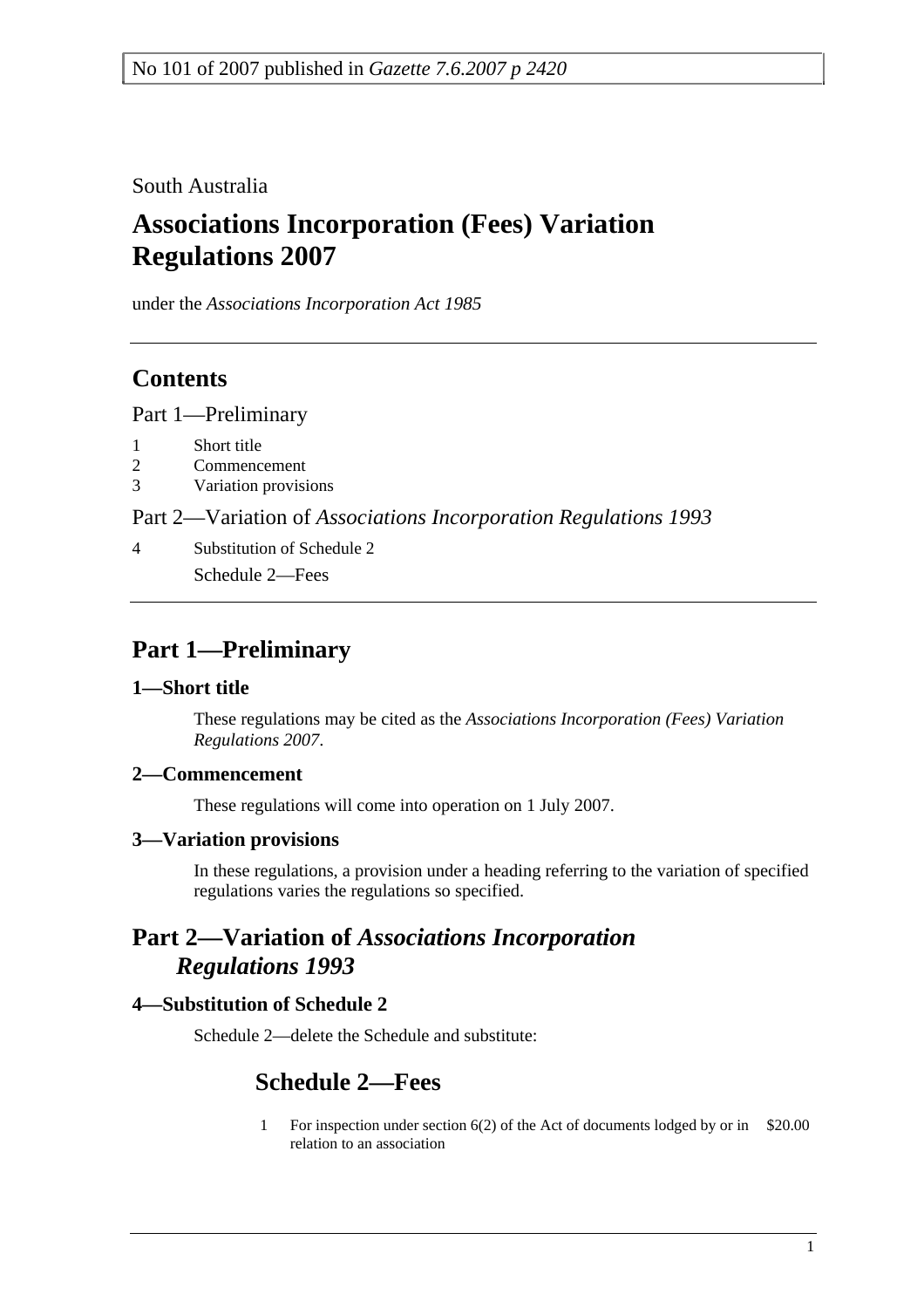| 2  | For the supply of an uncertified copy, or the supply of a copy of an<br>extract from, a document held by the Commission in relation to an<br>association (in addition to the fee payable under clause 1)—                                                                                                                    |          |  |
|----|------------------------------------------------------------------------------------------------------------------------------------------------------------------------------------------------------------------------------------------------------------------------------------------------------------------------------|----------|--|
|    | for one page<br>(a)                                                                                                                                                                                                                                                                                                          | \$4.35   |  |
|    | for each additional page or part of a page<br>(b)                                                                                                                                                                                                                                                                            | \$1.10   |  |
| 3  | For the supply of a certified copy of, or the supply of a certified copy of<br>an extract from, a document held by the Commission in relation to an<br>association (in addition to the fee payable under clause 1)—                                                                                                          |          |  |
|    | (a)<br>for one page                                                                                                                                                                                                                                                                                                          | \$20.00  |  |
|    | (b)<br>for each additional page or part of a page                                                                                                                                                                                                                                                                            | \$1.10   |  |
| 4  | On lodging an application to the Commission (not being an application<br>for which a fee is specified elsewhere in the Schedule) to exercise any of<br>the powers conferred on the Commission by the Act, or by those<br>provisions of the Corporations Act 2001 of the Commonwealth applied<br>by the Act to an association | \$49.25  |  |
| 5  | On lodging an application to the Minister to exercise any powers<br>conferred on the Minister by the Act                                                                                                                                                                                                                     | \$49.25  |  |
| 6  | On lodging an application for incorporation under section 19 of the Act                                                                                                                                                                                                                                                      | \$145.00 |  |
| 7  | On lodging an application for amalgamation under section 22 of the Act                                                                                                                                                                                                                                                       | \$145.00 |  |
| 8  | On lodging an application to register an alteration to rules under<br>section 24 of the Act (including an application to alter the name of an<br>association)                                                                                                                                                                | \$49.25  |  |
| 9  | For the approval of the Commission of an auditor under section $35(2)(b)$<br>of the Act                                                                                                                                                                                                                                      | \$68.50  |  |
| 10 | On lodging a periodic return under section 36 of the Act                                                                                                                                                                                                                                                                     | \$68.50  |  |
| 11 | On submitting to the Commission for examination a draft explanatory<br>statement prior to its registration under the provisions of the<br>Corporations Act 2001 of the Commonwealth applied under section 40A<br>of the Act                                                                                                  |          |  |
| 12 | On lodging an application for the approval of the Commission for<br>extension of period under section $41C(4)(a)$ of the Act                                                                                                                                                                                                 | \$51.00  |  |
| 13 | For consent of the Commission under section $43(1a)$ of the Act to<br>distribute surplus assets of an association on winding up among members<br>of the association                                                                                                                                                          |          |  |
| 14 | On lodging an application to deregister an association under<br>section $43A(1)$ of the Act                                                                                                                                                                                                                                  | \$101.00 |  |
| 15 | On making a request of the Commission under section 43A(5) of the Act<br>(in addition to the fee payable under clause 14)                                                                                                                                                                                                    | \$68.50  |  |
| 16 | On lodging an application to the Commission to exercise the powers<br>conferred by section 44A or 46 of the Act                                                                                                                                                                                                              | \$68.50  |  |
| 17 | For an act done by the Commission-                                                                                                                                                                                                                                                                                           |          |  |
|    | (a)<br>representing a defunct association or its liquidator under<br>section 44A of the Act                                                                                                                                                                                                                                  | \$68.50  |  |
|    | under section 46 of the Act<br>(b)                                                                                                                                                                                                                                                                                           | \$68.50  |  |
| 18 | On lodging an application to the Commission to exercise the power<br>conferred by section 53 of the Act                                                                                                                                                                                                                      | \$68.50  |  |